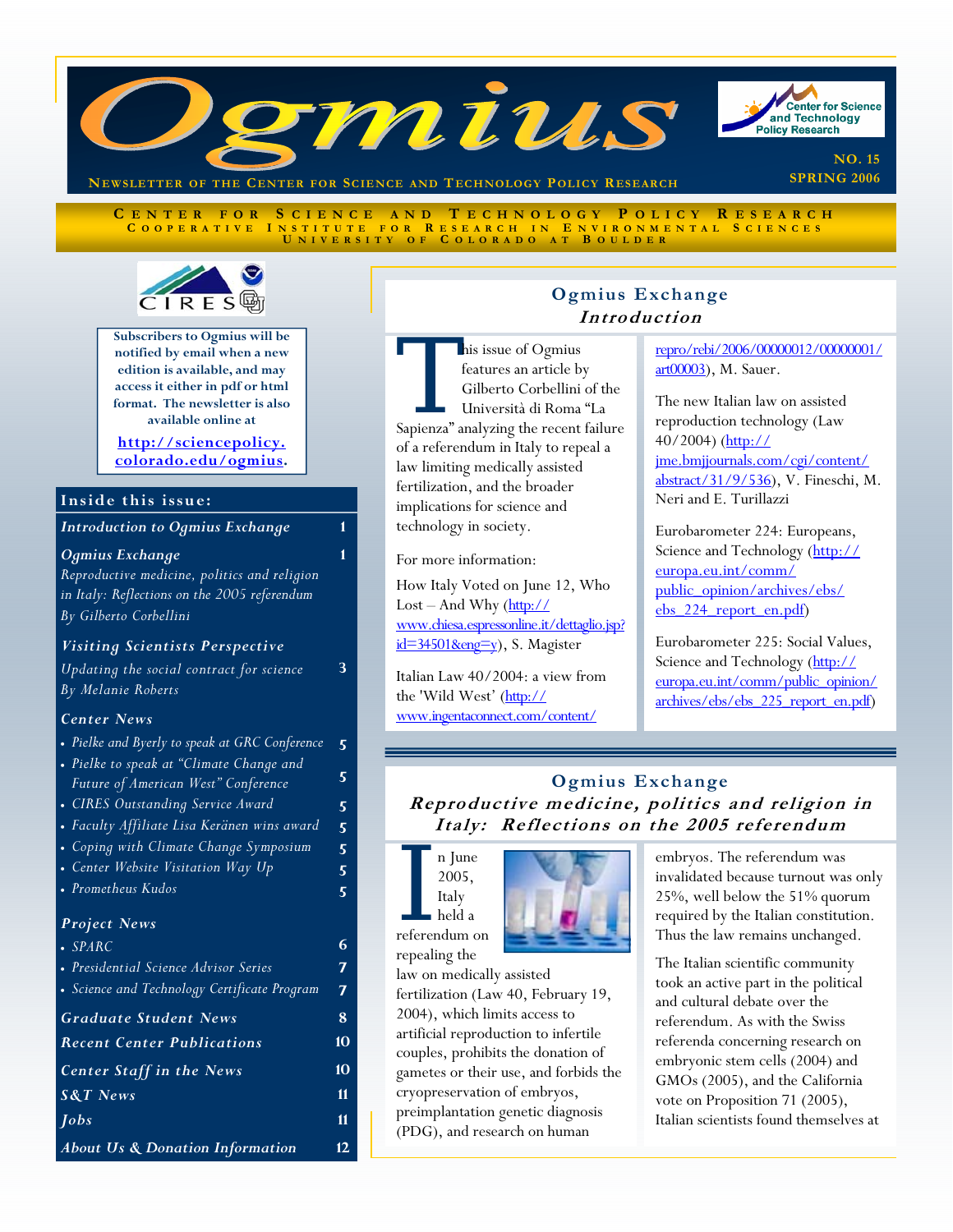the center of a heated controversy over whether reproductive biotechnology threatens humankind or whether it just can be abused. They had to face the challenges of communicating rationally and pragmatically with each other and with society on ethically controversial issues, on the aims of scientific research, and on its reliability.

The Italian scientific community proved to be neither influential nor effective. It was divided over empirical questions such as whether adult stem cells have the same potential as embryonic stem cells. In fact, only a few scientists who spoke defended the law and said that there is no need of embryonic stem cells for the new regenerative therapies. But this minority viewpoint was amplified by the media and the Catholic Church to transmit to the public the idea that Italian scientists were split into two equivalent halves. What happened confirms that when scientific data are still uncertain they can be used in the political arena as any other kind of logical-rhetorical argument to uphold a thesis or its opposite. Consequently, what happened in Italy should encourage all scientific communities to reflect on and foresee what effective role science might play in similar types of political and cultural debates.

To better understand the present situation, it is necessary to recall the recent history of science policy in Italy. In the 1960's a few science managers such as Adriano Buzzati-Traverso and Felice Ippolito tried to introduce a merit-based system and results assessment to replace patronage when evaluating scientists who apply for a university position or a grant. But their actions were unsuccessful and research funding, as well as scientific and academic careers, became more and more dependent on political affiliations. Consequently Italian governments started to support scientists mainly on the basis of political-cultural conveniences or of their academic power, rather than on the basis of their specific competency and abilities.

The context of the referendum is a good representation of the political climate in today's Italy. For many years Italy was one of the few countries in the world without a law on medically assisted fertilization because, on the one hand the Catholic Church wanted it outlawed, and on the other lay politicians wanted it regulated. The situation stalled until the majority of representatives in the Italian Parliament were observant Catholics, and realized that one of the two positions could prevail.

The politicians who rely on the Catholic Church's guidance on ethical and regulatory issues, together with liberal right-wing politicians who sought an instrumental alliance with the Church, drafted a law that included all of the Vatican's objections to assisted fertilization. They sought the advice of various experts, physicians and researchers, but the final bill ignored the opinion of those doctors and researchers who

denounced the standards which were being proposed as contrary to the prevailing medical opinion on the subject of reproductive medicine.

After the law was passed, some parties and associations sought a referendum to repeal the law. The Italian constitutional court rejected the application for a referendum to repeal the law, but granted four referenda aiming at modifying the main prohibitions.

Having understood that the "yeses " would prevail since polls showed a majority of Italians thought most of the prohibitions were wrong, the Catholic Church cleverly adopted the strategy of persuading people who would have otherwise voted "no" to not vote at all so that the necessary 51% quorum would not be reached.

Another strategy adopted by the Catholic political hierarchy was the creation of a committee called "Science and Life", which maintained that the law's prohibitions were scientifically and medically justified. Bruno Dallapiccola, an eminent Italian geneticist and professor of medical genetics at the University of Rome "La Sapienza" who is also the head of the Mendel Institute, and the physician Paola Binetti were appointed to chair the committee. The latter was then joined by mostly Catholic jurists and gynecologists. Others involved in the abstention campaign included Angelo Vescovi, a professor at Milan's San Raffaele University and author of well-known if controversial studies on the subject, who distinguished himself for the aggressiveness with which he has publicly maintained that research on embryonic stem cells is pointless.

A counter-committee was created called "Research and Health." It was joined by hundreds of scientists and physicians who signed a petition in favor of the four referenda. The Research and Health Committee emphasized the law's inadequacy from the viewpoint of good clinical practice, as well as the obvious manipulation of scientific information by those who defended it and who urged citizens not to vote.

The Accademia Nazionale dei Lincei expressed its belated opinion only on the issue of research on extra embryos, insisting that "the loss or elimination of already existing frozen embryos should be avoided" and that "parliament should rapidly pass a law allowing the donation of such embryos, under very strict conditions."

The outcome of the referendum was a defeat for those seeking to repeal the law. The percentage of Italians who went to vote was not much lower than that which allowed the Swiss to authorize research on stem cells (25.9% in Italy and 37% in Switzerland), and the percentage of those in favor of repealing the law was very similar (24.4% in Switzerland and 23.1% in Italy). Compared to the California vote on Proposition 71 last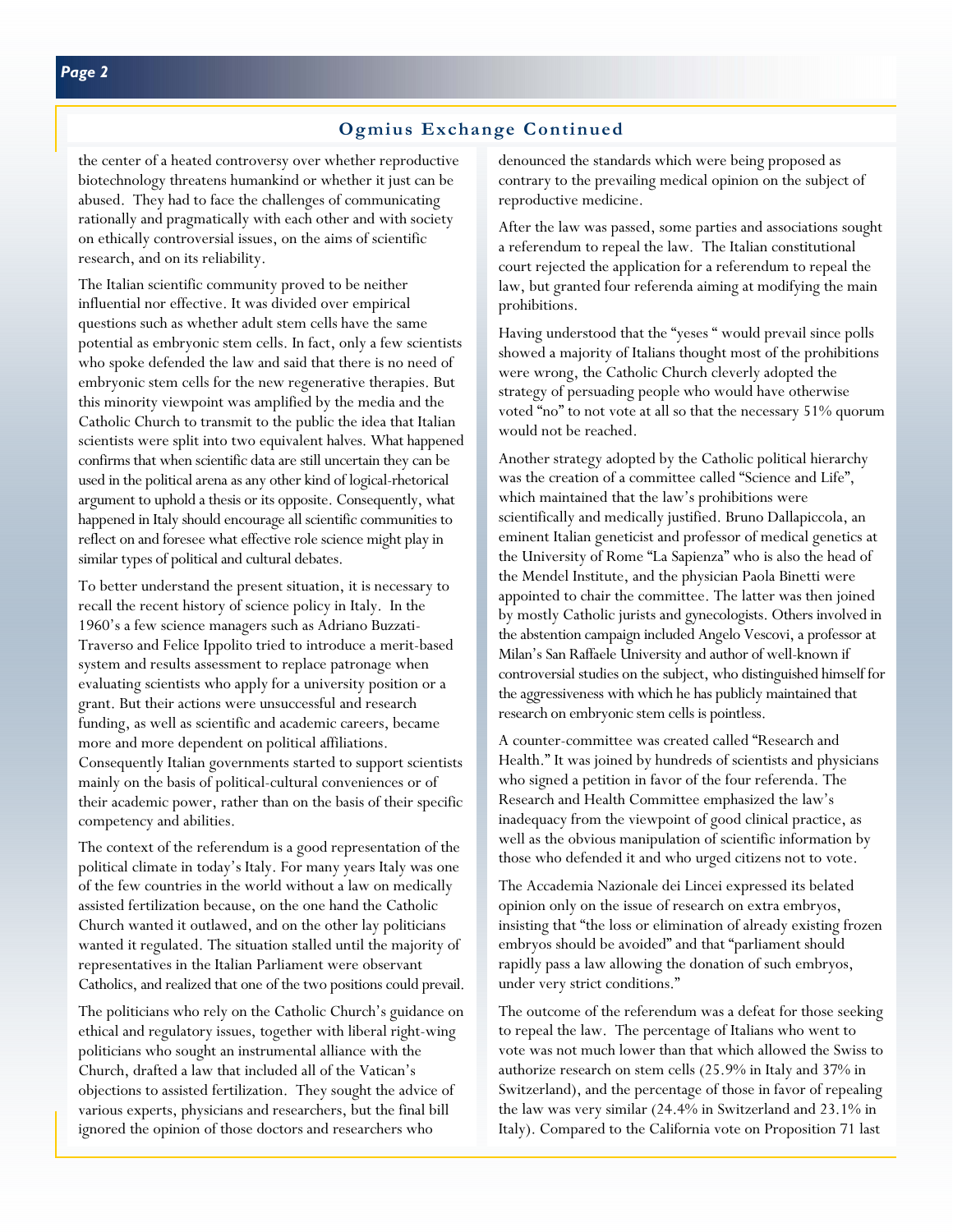# **Ogmius Exchange Continued**

November, the Italian referendum campaign was all but unsuccessful: in California, 57% of registered voters went to the polls, and 31.7% of them voted in favor of the proposition. One observation that emerges from a comparison with the Swiss and California cases is the disinterest of the Italian business community. The Swiss and California committees that fought to allow research on embryonic stem cells were consistently and openly supported by corporations, entrepreneurs, and patients associations, but the Italian business community was not supportive of efforts to defend freedom of research and biomedical innovation.

Some possible explanations for the failure of the efforts to change the law come from the two most recent "Eurobarometers" (Special Eurobarometer 224 "Europeans, Science and Technology" and Special Europbarometer 225 "Social Values, Science and Technology") focused on the public perception of science and the moral values that influence science policy. These surveys indicate that the Italian referendum confirms the difficulties scientific research is meeting in European democracies. These Eurobarometers show that in countries with a higher rate of scientific literacy, citizens who are more satisfied with the quality of their lives and who acknowledge the merits of science and technology tend to emphasize the risks of research and innovation including research on stem cells. Among the 25 members of future Europe, Italy remains one of the countries where people are more willing to accept the new applications of genetics and biotechnology (except for GMOs), and in particular stem cell engineering.

Of course, it may be mere chance but the percentage of Italians who went to the polls for the referendum corresponds to the percentage of people who understand how the scientific method works, i.e. about 25 per cent of the population, according to a 2001 Eurobatometer study. It is impossible to judge whether scientific illiteracy, which in Italy is slightly higher than in north European countries, played a role in abstention because people did not really understand what they were asked to vote for or against. Those who advocated a "yes" vote were unable to communicate effectively and to define correctly the terms of the debate, which in the end

turned mostly around when life begins, the moral status of the embryo, the menacing nature of scientific research and, above all, the risk of eugenics.

The results of the referendum may be due to the apparent standstill of the process of secularization in Italy. Eurobarometer 225 shows that Italy is one of the most religious countries in Europe with a very low percentage of atheists (6%). This confirms a phenomenon sociologists have already observed: starting from the 1990s, there has been a halt in the process of secularization of the country and in some areas even a reversal of that process. It is true that the Italians are pragmatic people and in order to have healthy children they have always made, and are still making, use of reproductive medicine (mainly prenatal diagnosis and abortion), ignoring the moral precepts of the Church. However, they may have found it difficult to assess the consequences of the proposed legal changes to their personal freedoms as well as the results it can produce in some medical situations.

The consequences of law 40/2004 on reproductive medicine in Italy is becoming apparent. Until last year, Italian clinics and research centers specializing in reproductive medicine were on the cutting edge. Now their level of excellence is bound to collapse and our best gynecologists and geneticists will likely take their competence out of the country. Of course, the couples who can afford to will go abroad. In fact, they have already been doing so in larger numbers for the last two years – from 1,315 in the year before the law to 3,610 in the year after the law. Moreover, since the law went into effect pregnancies declined – from 4,922 in 2003 to 4,613 in 2004 – and early abortions increased by 2-5%, depending on the woman's age.

The calculated aim of the Catholic Church was certainly to discourage the use of assisted fertilization. What is disputable is whether this was also the aim of the majority of Italian citizens, considering what they seem to expect from medicine.

> Gilberto Corbellini [Gilberto.Corbellini@uniroma1.it](mailto:Gilberto.Corbellini@uniroma1.it) Università di Roma "La Sapienza"

# **Visiting Scientist Perspective**

#### **Introduction**

*elanie Roberts* recently completed a Ph.D. in neurobiology at the University of Washington in Seattle. In 2004, she founded the Forum on Science Ethics and Policy (http://www.fosep.org/)

(FOSEP), an initiative to stimulate dialogue among scholars, the public, and policy makers about the role of science in society. Melanie is visiting the Center for Science and Technology Policy Research before heading to Washington, D.C. as an AAAS Congressional Fellow.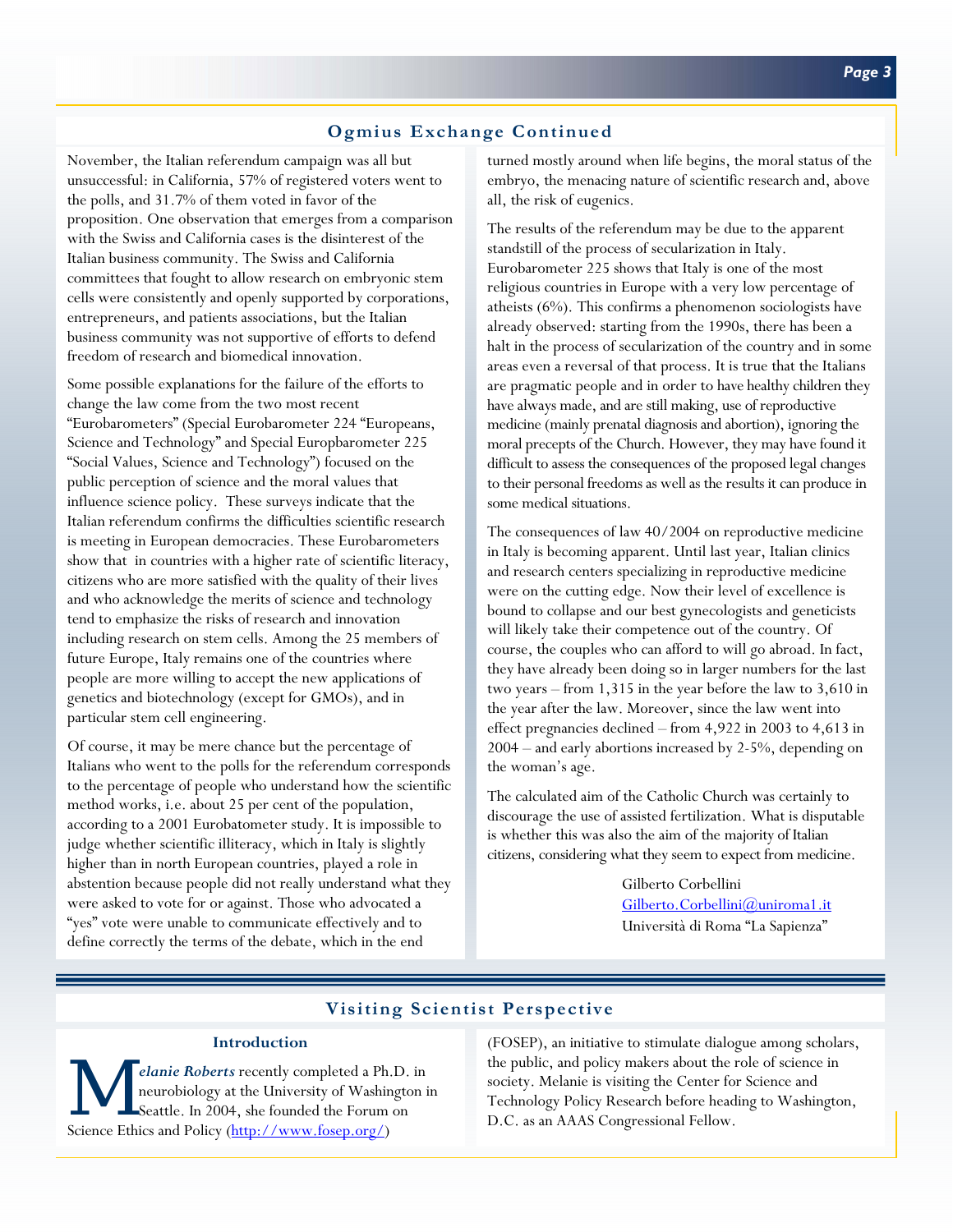# **Visiting Scientist Perspective**

# **Updating the social contract for science: A scientist's perspective By Melanie Roberts[, melanie@fosep.org](mailto:melanie@fosep.org)**

S cience policy scholars<br>agree that it is time to<br>update the social contractor for science as outlined<br>Vanneyar Bush in Science, the agree that it is time to update the social contract for science as outlined by Vannevar Bush in Science, the Endless Frontier. Many policy scholars also assume that scientists are ardent supporters of Bush's linear model of science and are opposed to making the research enterprise more attuned to societal



problems. Though empirical research on the attitudes of scientists is lacking, I question that assumption based on my experience in the scientific community. Most of us have heard neither of Vannevar Bush nor of a 'social contract' for science. And many of us – particularly early-career scientists – are frustrated by the tentative connection between our individual efforts and societal outcomes. Thus, many scientists would embrace the concept of a new social contract for science. However, there are few calls for a revolution from within the scientific community because we don't have a good idea of what is broken or how to fix it. Additionally, any talk of change - particularly in funding priorities - creates anxiety in an already highly competitive funding environment. The science policy community can call scientists to action by raising awareness of the need for a change and by working with the scientific community to create tenable, nonthreatening policy options to improve the connection between scientific research and societal outcomes.

The current system, characterized by Bush's linear model, holds that the government promotes innovation by funding basic research to increase the reservoir of knowledge. Subsequently, market forces drive industry to use this knowledge to solve societal problems. Though new technologies have improved our lives in many ways, the current system does not do a good job of solving some of our most pressing problems, predicting unintended consequences of new technology, or serving the poor and underrepresented. To adequately address these problems, we will likely need to tweak both inputs to the knowledge reservoir and the outputs from it.

Scientists will be most receptive to strategies that create new outputs and do not require considerable changes in the day-today conduct of science. One such strategy is to build and strengthen organizations that serve as bridges between science

and society. These organizations could distill information from the knowledge reservoir into a form that is useful to endusers, develop products for underserved populations, and regulate new technologies. Examples of bridge organizations include Ethical, Legal and Social Implications (ELSI)-funded programs and the defunct Office of Technology Assessment. Others may have very different structures, such as non-profit companies, interdisciplinary university centers, or government agency offices. Successful bridge organizations will involve an interdisciplinary team, including scientists, end-users, science policy scholars, economists, and others. Bridge organizations can also be critical players in modifying inputs to the knowledge reservoir. For example, the Bill and Melinda Gates Foundation (http://

[www.gatesfoundation.org/default.htm\)](http://www.gatesfoundation.org/default.htm) has influenced the inputs to the knowledge reservoir in international health by funding research grants that address a list of Grand Challenges.

Creating drastic changes in the knowledge reservoir or asking scientists to create outputs other than the scholarly publications that are currently seen as the 'basic research' product will require modifications to the organization, culture, and reward structure of the scientific enterprise itself. This will not be an easy task in such a deeply entrenched system. But, just as the culture of society at large changes over time, so can science. Such changes will require a mix of topdown and bottom-up strategies and a gradual implementation. The best place to begin a cultural transformation is in the educational system. Training programs should strive to create a more cosmopolitan scientist who sees his or her role not as a creator of knowledge who is detached from society, but as a public servant who should make an important contribution to society. To do this, undergraduate and graduate science education should include prerequisites in science studies, and existing research ethics training should combine microethics topics in research integrity with macroethics topics that explore the responsibility of science to society. Further, service learning projects that introduce students to some demonstrated mechanisms that connect science and society should be emphasized and rewarded.

By definition, negotiating a new contract between science and society requires the agreement of both parties. Scientists are ready to embrace gradual changes that will increase the social benefits of their work. However, scientists don't have a clear enough understanding of the relationship between science and society to negotiate the contract by themselves. The science policy community will play a critical role as an arbiter of the new contract between science and society.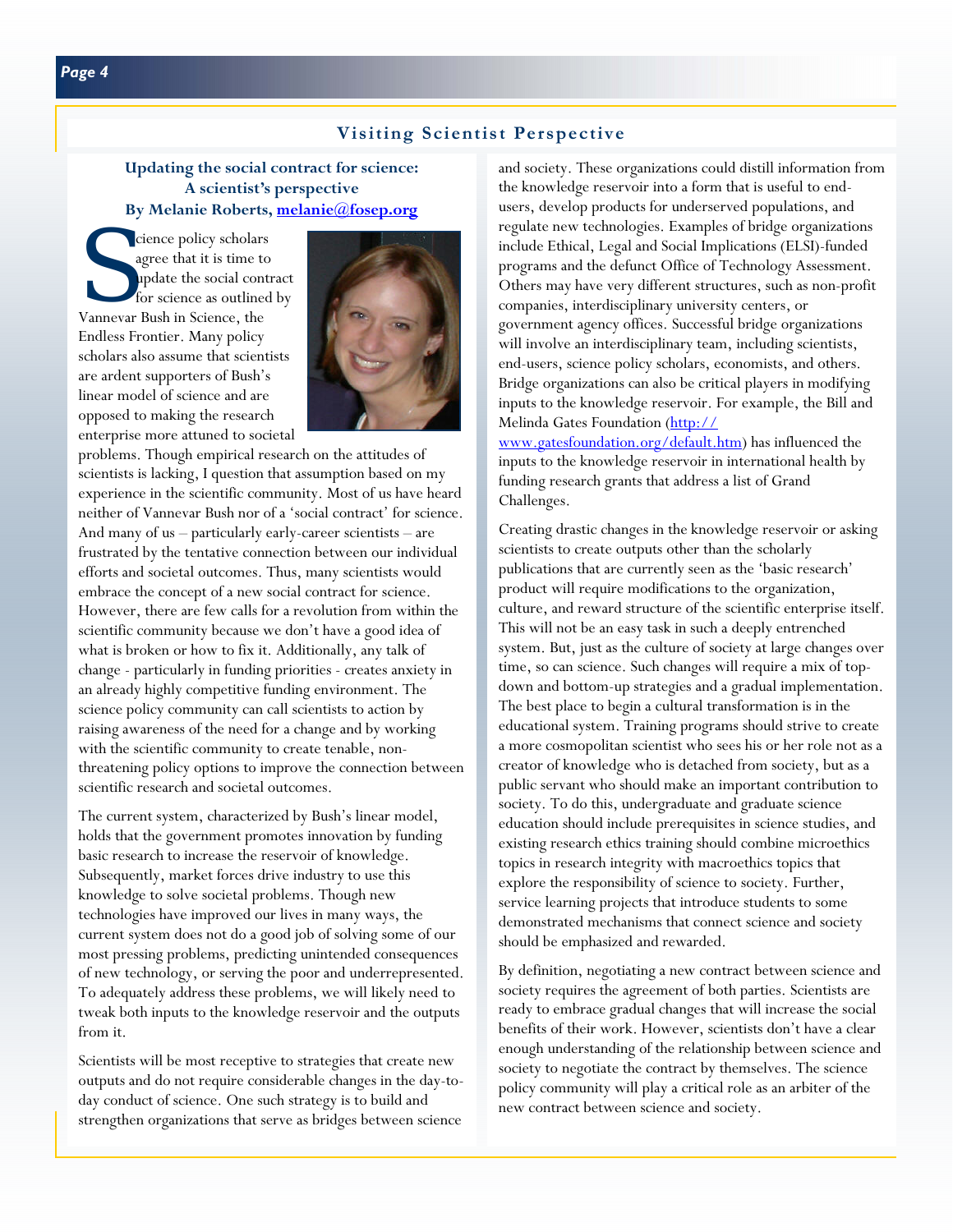# **Center News**

### *Roger Pielke, Jr. and Rad Byerly to speak at 2006 Gordon Research Conference on Science and Technology Policy August 13-18*

R oger Pielke, Jr. will lead a panel discussion with David<br>Custon and Robert Lempert titled "Decision making in a world of uncertainty."

*Abstract*: *Uncertainty means that more than one outcome is consistent with one's understandings. Often decision makers seek to reduce uncertainty in hopes of clarifying understandings of the relationship between alternative possible courses of action and their outcomes. Science too focuses on reducing uncertainty. This convergence on uncertainty makes for a convenient marriage of science and decision making. But there are times when the marriage is strained, such as when policy makers substitute science for action in cases where uncertainty is irreducible or when scientists coalesce around a gridlocked political debate, when effective policy making might require new policy options be introduced into debate. This closing session will focus on case studies in which decision making under uncertainty is examined from the perspectives of science, policy and politics.*

Rad Byerly will participate in a session titled "What is science and technology policy?" He will address "What are the issues involved with science for policy versus policy for science?"

For more information visit the Gordon Conference website [\(http://www3.utsouthwestern.edu/ethics/STP-GRC.htm\).](http://www3.utsouthwestern.edu/ethics/STP-GRC.htm) 

### *Roger Pielke Jr. to Speak at "Climate Change and the Future of the American West" Conference June 8 and 9 at the University of Colorado*

R oger Pielke, Jr., will moderate a session June 8 at 2:00 pm titled "Finding Solutions, State and Local Initiatives," and will participate in a panel on June 9 at 10:45 am titled "'Doing Something'" About Climate Change. Taking the Long View: Climate Change and the Future of the American West." Both events are part of the "Climate Change and the Future of the American West" conference sponsored by the Natural Resources Law Center at the University of Colorado. For more information [see the workshop website \(http://www.colorado.edu/law/](http://www.colorado.edu/law/centers/nrlc/summerconference/index.htm) centers/nrlc/summerconference/index.htm).

# *Faculty Affiliate Lisa Keränen Wins Award*  F aculty affiliate Lisa Keränen (http://

sciencepolicy.colorado.edu/about\_us/meet\_us/ [lisa\\_keranen/\) \(as first author\) and her co-authors won](http://sciencepolicy.colorado.edu/about_us/meet_us/lisa_keranen/) the Wrage-Baskerville award for their paper: "Myth, Mask, Sword, and Shield": Dr. John H. Marburger III's Rhetoric of Neutral Science for the Nation," judged this year's best in the large public address division. The paper was based on a lecture given by Dr. Marburger as part of the Center's presidential science advisor lecture series.

See Keränen, Lisa, Lisa Irvin, Jason Lesko, and Alison Vogelaar,

"'Myth, Mask, Sword, and Shield': Dr. John H. Marburger III's Rhetoric of Neutral Science for the Nation." Paper to be presented at the annual meeting of the National Communication Association, San Antonio, Texas: Nov., 2006. Winner of the 2006 Wrage-Baskerville Award for Top Paper in Public Address.

### *CIRES Outstanding Service Award*

The Center's Ami Nacu-Schmidt, Linda Pendergrass, and Bobbie Klein have received the CIRES Outstanding Service Award for their efforts in organizing the presidential science advisor lecture series.



### *"Coping with Climate Change: A Symposium Highlighting Activities at the University of Colorado to Help Decision Makers Prepare for the Future"*

B obbie Klein organized a symposium titled "Coping with" Climate Change: A Symposium Highlighting Activities at the University of Colorado to Help Decision Makers Prepare for the Future." Held on April 4 and sponsored by the Western Water Assessment, the symposium featured ten presentations about climate change-related activities at CU. For more information and to view the presentations visit the [symposium website \(http://wwa.colorado.edu/links/](http://wwa.colorado.edu/links/climate_change_symposium.html) climate\_change\_symposium.html).

#### *Center Website Visitation Way Up*

In March 2006, an average of approximately 10,000 people visited the Center's website (sciencepolicy.colorado.edu) each day. Website traffic has grown steadily since the Center's inception. Our site received an average of 325 unique visitors per day in 2002, approximately 750 visitors per day in spring 2003, 1,000 visitors per day in spring 2004, and approximately 2800 visitors in spring 2005.

#### *Prometheus Kudos*

recent article in Science about the "blogging" phenomenon, Environmental Science Adrift in the Blogosphere (http://www.sciencemag.org/cgi/content/ [full/312/5771/201\), by Alison Ashlin and Richard J. Ladle](http://www.sciencemag.org/cgi/content/full/312/5771/201), referred to the Center's weblog, Prometheus, as an example of one of ten "excellent, informative" science blogs.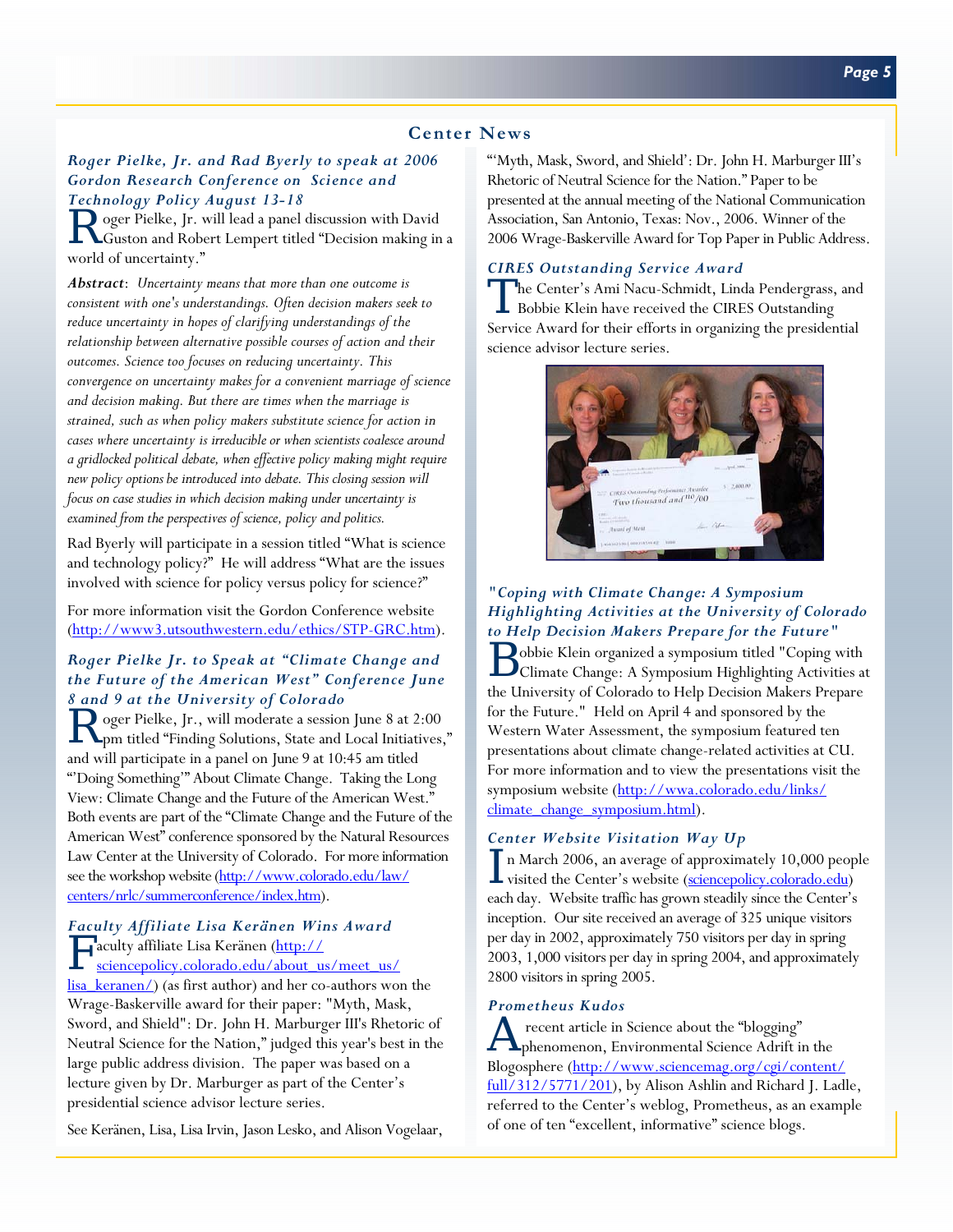# **Project News**

**Science Policy Assessment and Research on Climate ("SPARC") <http://sciencepolicy.colorado.edu/sparc>**

PARC has had a very busy past few months. It held its first team workshop in December. Elizabeth McNie successfully defended her Ph.D



dissertation prospectus which focuses on evaluating the role of science policy decision making in RISA programs, building upon the 2005 SPARC RISA Hawaii Workshop. A draft report of the 2005 RISA Workshop will be available this summer. Roger Pielke and Dan Sarewitz will be editing a special issue of Environmental Science and Policy titled Reconciling the Supply of and Demand for Science: The Case of Carbon Cycle Research. A draft report of the June 2005 workshop "Practical Strategies to Reconciling the Supply of and Demand for Carbon Cycle Science" has been sent to all participants. And it has several new publications:

- Pielke, Jr., R. A. 2006. Disasters, Death, and Destruction: Account for Recent Calamities (http:// sciencepolicy.colorado.edu/admin/publication\_files/ [resource-2449-2006.02.pdf\), a short essay distributed to](http://sciencepolicy.colorado.edu/admin/publication_files/resource-2449-2006.02.pdf) accompany the 7th Annual Roger Revelle Commemorative Lecture, Ocean Studies Board, National Research Council of the National Academy of Sciences, held 15 March at the Baird Auditorium, Museum of Natural History, Smithsonian Institution, Washington, DC.
- Pielke, R. A., 2005. Attribution of Disaster Losses (http:// sciencepolicy.colorado.edu/admin/publication\_files/ resource-1840-2005.47 correction.pdf ), Science, Vol. 310, December 9, pp. 1615. Response to "Attribution of Disaster Losses" by Evan Mills on pp. 1616.
- Pielke, Jr., R. A., C. Landsea, M. Mayfield, J. Laver and [R. Pasch, 2005. Hurricanes and global warming \(http://](http://sciencepolicy.colorado.edu/admin/publication_files/resource-1766-2005.36.pdf) sciencepolicy.colorado.edu/admin/publication\_files/ resource-1766-2005.36.pdf), Bulletin of the American Meteorological Society, 86:1571-1575.

# **SPARC presentations:**

- Dilling, L., Maricle, G., and Pielke, Jr., R. "Applying science policy research: The case of the carbon cycle science program." American Meteorological Society Annual Meeting, 29 January-2 February, 2006.
- Dilling, L., Pielke Jr., R. and Sarewitz, D. "Assessing science policies for climate research: New options for organizing research in support of decision making under uncertainty." American Meteorological Society Annual Meeting, 29 January-2 February, 2006.
- Dilling, L. "Usable" Carbon Cycle Science: Creating

science policies that facilitate the use of research in decision-making. Natural Resources Ecology Laboratory, University of Colorado, 27 January, 2006.

- Dilling, L. "Alternatives to the Linear Model: Implications for climate science policies." Consortium for Science, Policy and Outcomes, Arizona State University, 19 January, 2006.
- Dilling, L., Pielke Jr, R., and Sarewitz, D. The missing link: Creating science policies that facilitate the use of research in environmental and water-related decisionmaking. American Geophysical Union Fall Meeting, 5-9 December 2005.
- Maricle, G. 2006. Science Policy Assessment and Research on Climate, Coping with Climate Change symposium, 4 April, 2006, Boulder, CO.
- Pielke, Jr., R. A. 2006. The role of societal and climate factors in historical U.S. hurricane damage, Workshop on Tropical Cyclones and Climate Change, IRI Lamont-Doherty Earth Observatory, Columbia University, 28 March, New York.
- Pielke, Jr., R. A. 2006. Normalized Hurricane Damage in the United States: 1900-2005, Workshop on Hurricane Research Priorities, National Science Board, 7 February, Boulder, CO.
- Pielke, Jr., R.A., 2006. Disasters and Climate Policy, Nicholas School of the Environment, Duke University, Durham, NC, 9 March 2006.

# **Upcoming SPARC Workshops**

*Climate Change and Disaster Losses Workshop: Understanding and Attributing Trends and Projections*  (http://sciencepolicy.colorado.edu/sparc/research/ projects/extreme\_events/munich\_workshop/index.html), May 25 and 26, 2006, Hohenkammer, Germany. Cosponsored by Munich Re Company, the GKSS Institute for Coastal Research, and the Tyndall Centre for Climate Change Research, this workshop will bring together experts from around the world to summarize and address the following questions: (1) First, what factors account for the dramatically increasing costs of weather-related disasters (specifically, floods and storms) in recent decades? (2) And, second, what are the implications of these understandings, for both research and policy? A report and peer-reviewed publication will be produced.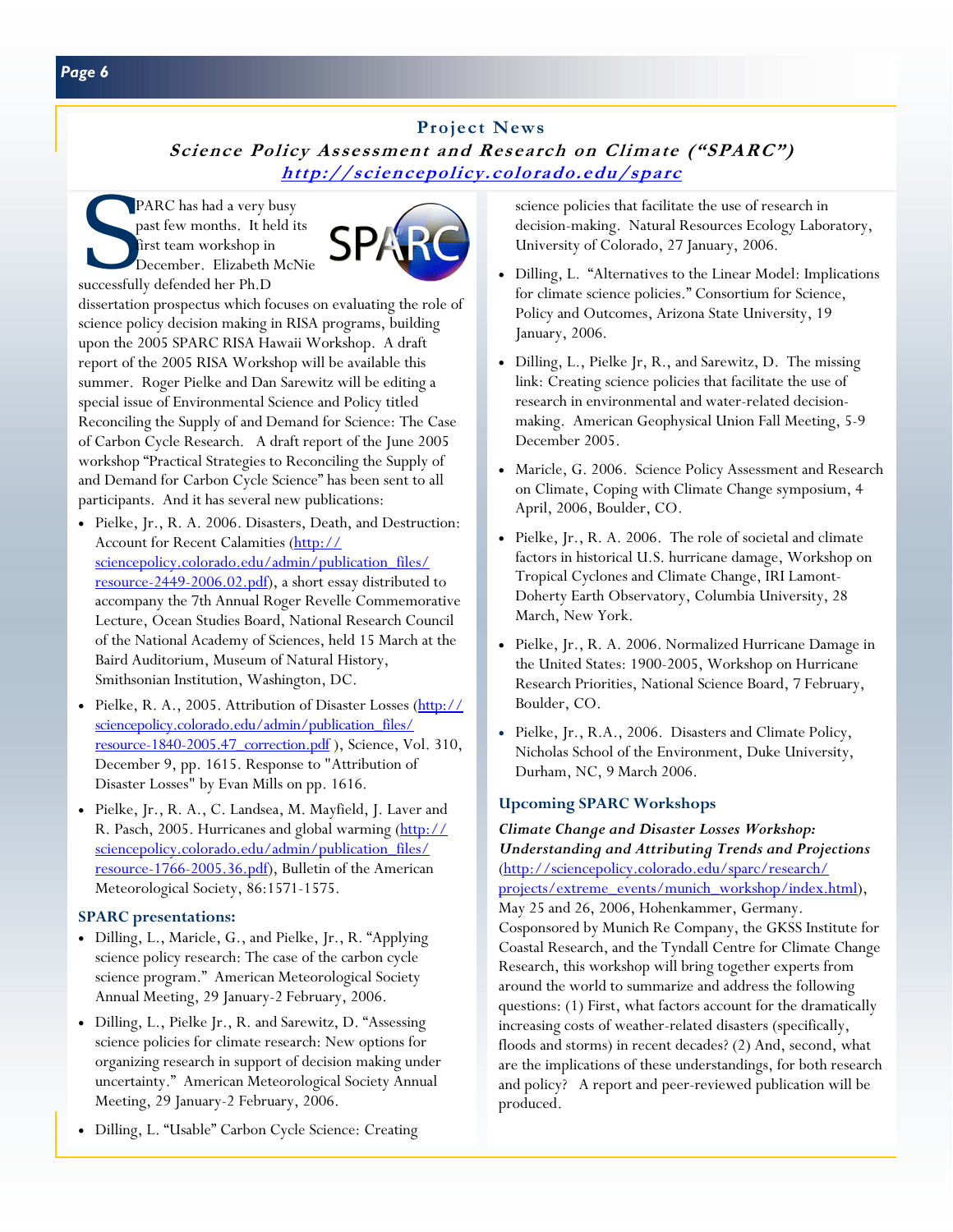# **Project News Continued**

### *Decision Making Under Uncertainty: Scientists' Ranking Stressors on the Central Arizona Water Supply*. Fall 2006, Arizona State University.

Population growth, economic development, and recreational needs compounded by scientific uncertainty associated with climate variability and change are increasing the complexity of water management issues in Central Arizona. While climate variability and change can affect supply of water, other, local factors can have multifaceted (and sometimes deleterious) stress on water resources. These factors include land-use/ land cover change, pollutant loading, inefficiencies in water supply system, growing demand for landscape watering, and the persistence of water-intensive agricultural systems. Given

the large degrees of uncertainty about climate change and associated variability evaluating sensitivity to other stressors from regional and local levels would be appropriate for assessing societal vulnerability of water resources. It is in this connection that CSPO is convening a 1 ½ day workshop of scientists (20-25) studying stress on water resources of the arid region of the United States, as part of the Science Policy Assessment and Research on Climate (SPARC) project. The goals of this workshop are: 1) to generate a ranking based on the relative importance of the various stressors; 2) to identify deficit in current research portfolio, and 3) to increase collaborative research among the scientists. For more information, contact cspo@asu.edu.

# **Project News Presidential Science Advisor Lecture Series <http://sciencepolicy.colorado.edu/scienceadvisors>**

The Center's lecture<br>
series, "Policy,<br>
Politics, and<br>
Science in the<br>
White House: Conversations series, "Policy, Politics, and Science in the with Presidential Science Advisors," concluded on April 11 with a talk by Dr. Frank Press, science advisor to President Jimmy Carter from 1977-1980. Dr. Press addressed a crowd of about 100 people at the University of Colorado and discussed successful and failed efforts to



*Dr. Frank Press* 

provide science advice to policymakers. The series has also included talks by Drs. John Marburger (G.W. Bush), John

Gibbons (Bill Clinton 1st term), Neal Lane (Bill Clinton 2nd term), George Keyworth (Ronald Reagan), Edward David (Richard Nixon), and Donald Hornig (Lyndon Johnson).

For more information including transcripts and webcasts of past talks visit the series website (http:// [sciencepolicy.colorado.edu/scienceadvisors/\).](http://sciencepolicy.colorado.edu/scienceadvisors) Each science advisor forum will be broadcast on Boulder Municipal Channel 8 television station and also as a live webcast – check [the Channel 8 schedule \(http://www.ci.boulder.co.us/](http://www.ci.boulder.co.us/channel8/schedule.html) channel8/schedule.html) for more information.

The Center is compiling a book based on the series featuring contributions by each of the advisors who appeared in the series and chapters by other authors addressing science and technology policy issues at the federal level. Publication is expected to occur sometime in 2007.

# **Project News Science and Technology Policy Certificate Program <http://sciencepolicy.colorado.edu/stcert>**

The Science and Technology<br>Policy Certificate Program<br>(http://<br>sciencepolicy.colorado.edu.stcert/) is now entering its 3rd vear. Policy Certificate Program  $(\underline{http://})$ sciencepolicy.colorado.edu/ stcert/) is now entering its 3rd year. Ten graduate students have completed



the program. One program alumnus serves on the staff of the House Science Committee, and another will be interning for the second summer with the Office of Management and Budget (OMB).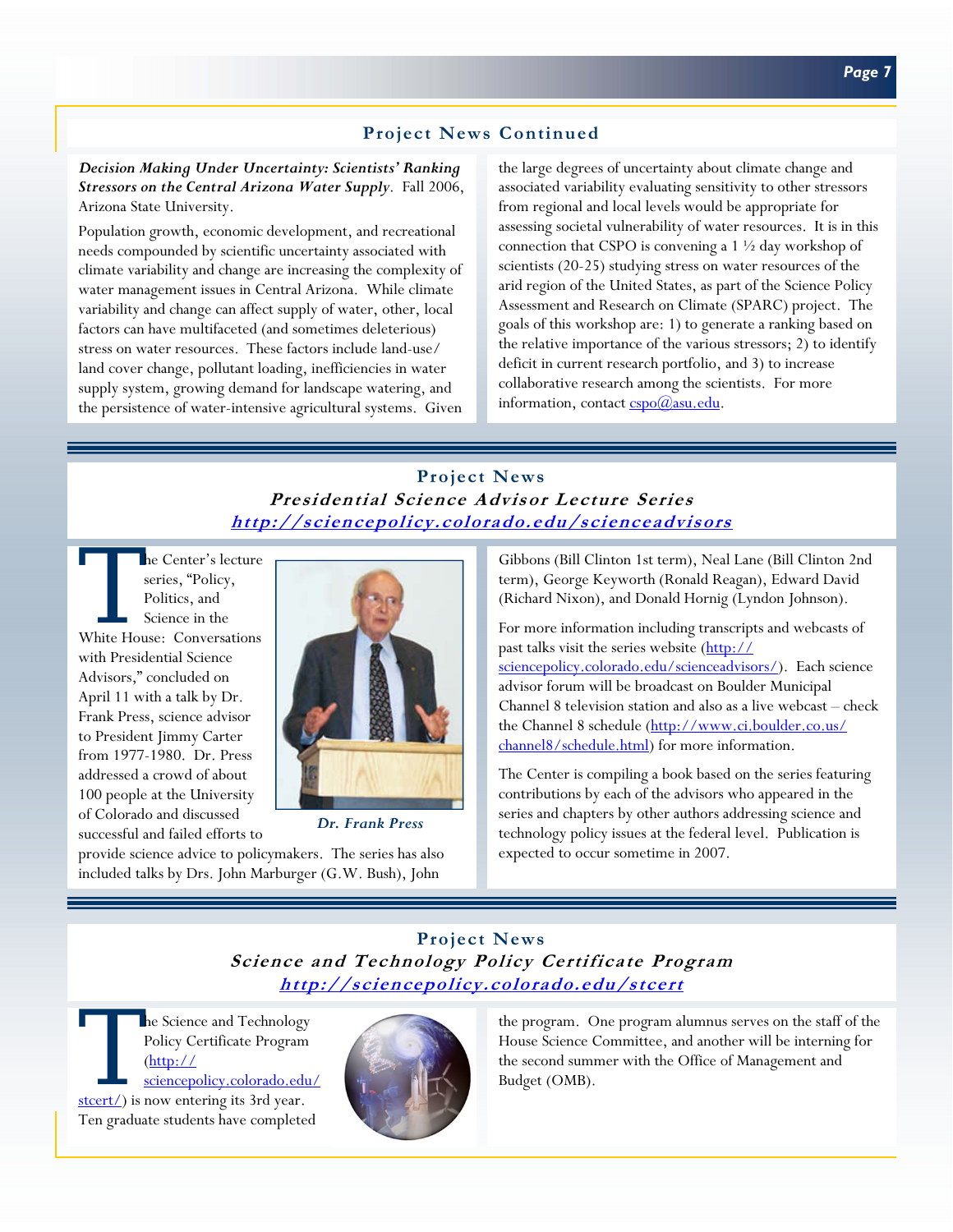he Center for Science and Technology Policy Research is home to several graduate students studying the interface of science and policy. Here's what some of them are up to:

*Adam Briggle* (http://sciencepolicy.colorado.edu/ about\_us/meet\_us/adam\_briggle/), an Environmental Studies Ph.D. candidate, is writing his dissertation titled "The President's Council on Bioethics: Science, Democracy, and the Good Life." His short-term future prospects are highly uncertain.

*Erik Fisher* (http://sciencepolicy.colorado.edu/about\_us/ meet\_us/erik\_fisher/) will defend and hopes to graduate in May with a Ph.D. in Environmental Studies. The tentative title of his dissertation is "Midstream Modulation: A Case Study in the Implementation of US Federal Nanotechnology "Ethics Policy."" Erik has a fellowship to study technology assessment in the Netherlands this summer and plans to start as a post-doc at ASU jointly for the Consortium for Science, Policy, and Outcomes (CSPO) and the Center for Nanotechnology and Society (CNS).

Joel Gratz (http://sciencepolicy.colorado.edu/about\_us/ meet\_us/joel\_gratz/) is completing both his MBA and his M.S. in Environmental Studies this May. Joel hopes to stay in Boulder and to continue working for ICAT, a Boulder-based hurricane and earthquake insurance company, in a role that combines both science and business responsibilities.

*Jimmy Hague* (http://sciencepolicy.colorado.edu/ about us/meet us/jimmy  $hague/$ ) is finishing up his first year in Environmental Studies with plans to graduate next May. This summer he will be traveling to London to do an internship with the U.S. State Department. He will serve as the science and environment intern at the American Embassy.

Nat Logar (http://sciencepolicy.colorado.edu/about\_us/ [meet\\_us/nat\\_logar/\) recently passed his preliminary](http://sciencepolicy.colorado.edu/about_us/meet_us/nat_logar/)  examinations in Environmental Studies and is planning to defend his prospectus at the end of the spring semester.

*Genevieve Maricle* (http://sciencepolicy.colorado.edu/ about\_us/meet\_us/genevieve\_maricle/) successfully passed her comprehensive exams in March, and is now set to spend many long days and nights staring at her computer struggling with her dissertation (titled: "Shaping Science: How to Turn Science Studies into Science Action") this coming year. She was also recently appointed chair of the campus-wide Environmental Justice Initiative.

*Elizabeth McNie* (http://sciencepolicy.colorado.edu/ about\_us/meet\_us/elizabeth\_mcnie/) recently defended her prospectus and is now working full-time on her dissertation titled "Co-producing useful scientific information for climate policy: Informing science policy and decision support." She will graduate in May 2007.

*Shali Mohleji* is working on her Ph.D, focusing on homeland security policy. She will be interning for her second summer at the Office of Management and Budget.

### **Elizabeth McNie Presentations**

I n March, ENVS Ph.D candidate Elizabeth McNie<br>
<u>(http://sciencepolicy.colorado.edu/about\_us/</u><br>
<u>meet\_us/elizabeth\_mcnie/</u>) presented a poster at the<br>
26th\_amual\_amia\_Mcnkhan\_kal\_d\_t the Institute of Angli (http://sciencepolicy.colorado.edu/about\_us/ 36th Annual Arctic Workshop, held at the Institute of Arctic and Alpine Research at the University of Colorado titled, "Exploring Climate Change Issues in Iceland: The Perils and Promise of Interdisciplinary Research." The poster highlighted preliminary findings on paleoclimate research and climate policy research conducted with an interdisciplinary team during the summer of 2005 with co-authors Yarrow Axford, Amanda Haag, and Hillary Rosner. In April, Elizabeth presented a poster titled, "Linking Science with Policy: Are Boundary Organizations the Answer?" at the Cooperative Institute for Research in Environmental Sciences (CIRES) Member's Council All-Institute Symposium. This poster highlighted research related to Elizabeth's dissertation with regard to organizations that span the gap between the culture of science and the culture of policy in order to increase the utility of scientific information for policy decisions. Elizabeth also recently presented a workshop for the Lead Graduate Teacher Program called, "Building Healthy Group Dynamics in the Classroom."

### **Center Students Present Posters at CIRES Symposium**

In addition to Elizabeth McNie, two other Center graduate students presented posters at the first institute-wide symposium sponsored by CIRES:

- Science Policy Assessment and Research on Climate by Genevieve Maricle
- Integrating Societal Concerns into Nanotechnology Research by Erik Fisher

### **Marilyn Averill Presentations**

**NVS Ph.D candidate Marilyn Averill (http://** [sciencepolicy.colorado.edu/about\\_us/meet\\_us/](http://sciencepolicy.colorado.edu/about_us/meet_us/marilyn_averill/) marilyn\_averill/) gave the following two presentations this spring.

Averill, M. "Climate Litigation: Democratic Participation, and Civic Education." Western Political Science Association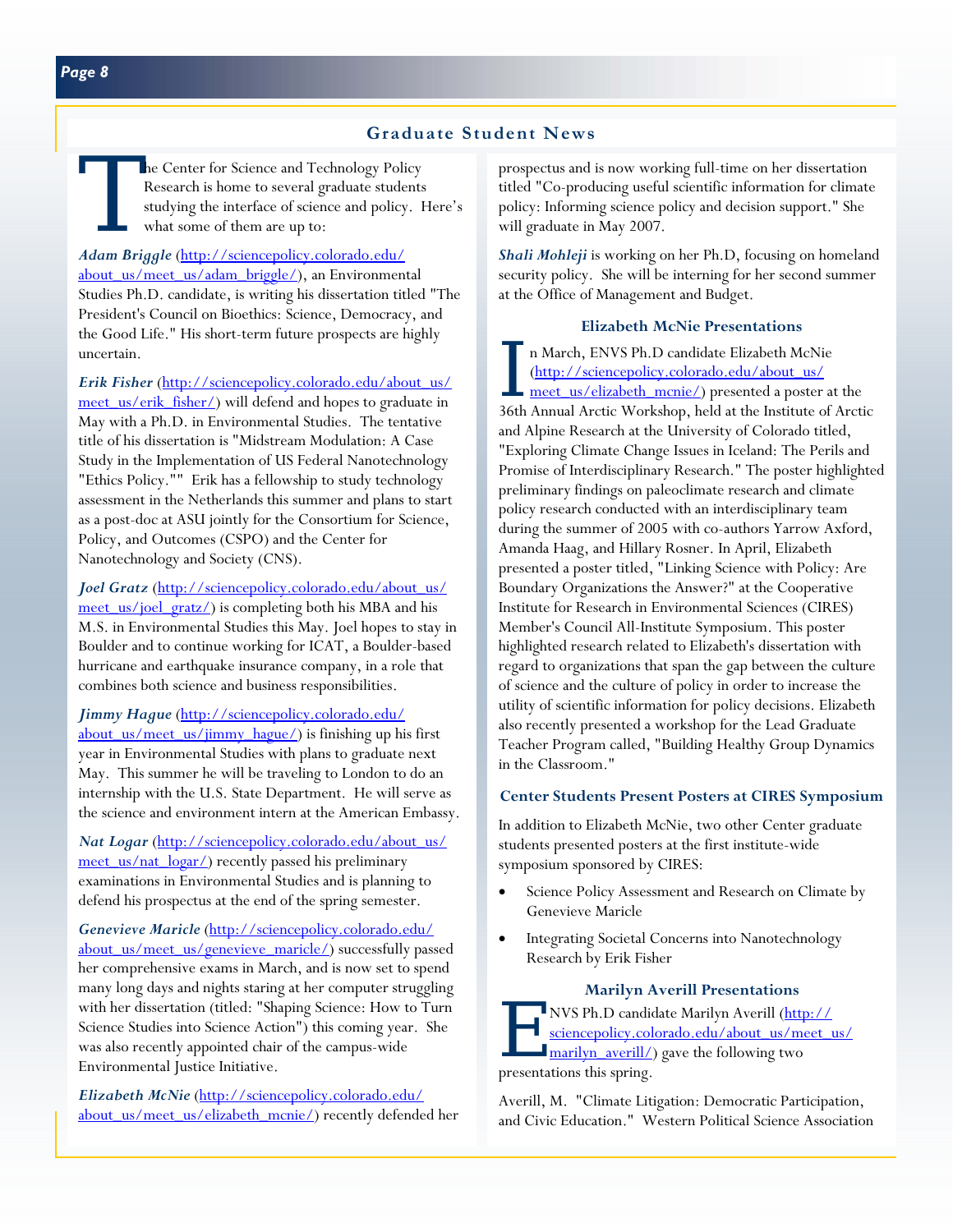### **Graduate Student News Continued**

Annual Meeting, March 19, 2006.

*Abstract*: *This paper will consider the implications of current climate-related litigation for democratic participation and policy development. Joseph Sax describes environmental litigation as "a means of access for the ordinary citizen to the process of governmental decisionmaking." Sheila Jasanoff emphasizes the importance of litigation in civic education and in providing information "about the epistemological, social, and moral dilemmas" associated with science and technology issues. Others argue that environmental litigation undermines democracy by shifting decisions away from elected officials. Robert Kagan maintains that adversarial legalism can block cooperation and frustrate justice. Much of the work on environmental litigation focuses on cases filed under citizen suit provisions in environmental laws. Current U.S. climate litigation includes cases based on a variety of legal theories and allows study of the role of the courts in an area where Congress has not yet provided explicit legislation. Climate litigation, as publicized by the media, may serve to educate the public about the science of climate change, alert people to possible impacts from a changing climate, identify possible winners and losers and illuminate equity issues, raise questions about responsibility for injuries resulting from climate change, and stimulate debate about how society should balance environmental and economic costs and benefits and how to make decisions when science is uncertain.* 

Averill, M. "Climate in the Courtroom." Presentation at "Coping with Climate Change: A Symposium Highlighting Activities at the University of Colorado to Help Decision Makers Prepare for the Future", April 4, 2006.

*Abstract: Citizens concerned about climate change are turning to the courts to resolve climate-related issues. Litigants will use law, science, economics, ethics, policy, and other fields in arguments to support of their claims. Climate litigation provides a laboratory for study of how courts integrate these factors to influence policy and how court decisions may shape perceptions about the components themselves.* 

*Each court decision will shape climate policy and have implications far beyond the courtroom. Challenges against state and federal governments will clarify their authority and responsibility to address climate issues under existing law. Claims against industry will determine whether corporations should be held responsible for actions contributing to the greenhouse effect. When publicized by the media, climate litigation can educate the public about the science and possible impacts of climate change, illuminate issues about fairness and responsibility, and stimulate debate about how society should respond. In addition, court decisions about expert testimony and the treatment of uncertainty can affect perceptions of the legitimacy, credibility, and salience of climate science, both inside and outside the courtroom.* 

Marilyn also has been involved with the planning committee for the Energy, Poverty Reduction, and Gender sessions for the World Renewable Energy Congress (WREC IX) conference in Florence, Italy in August and will give a paper there.

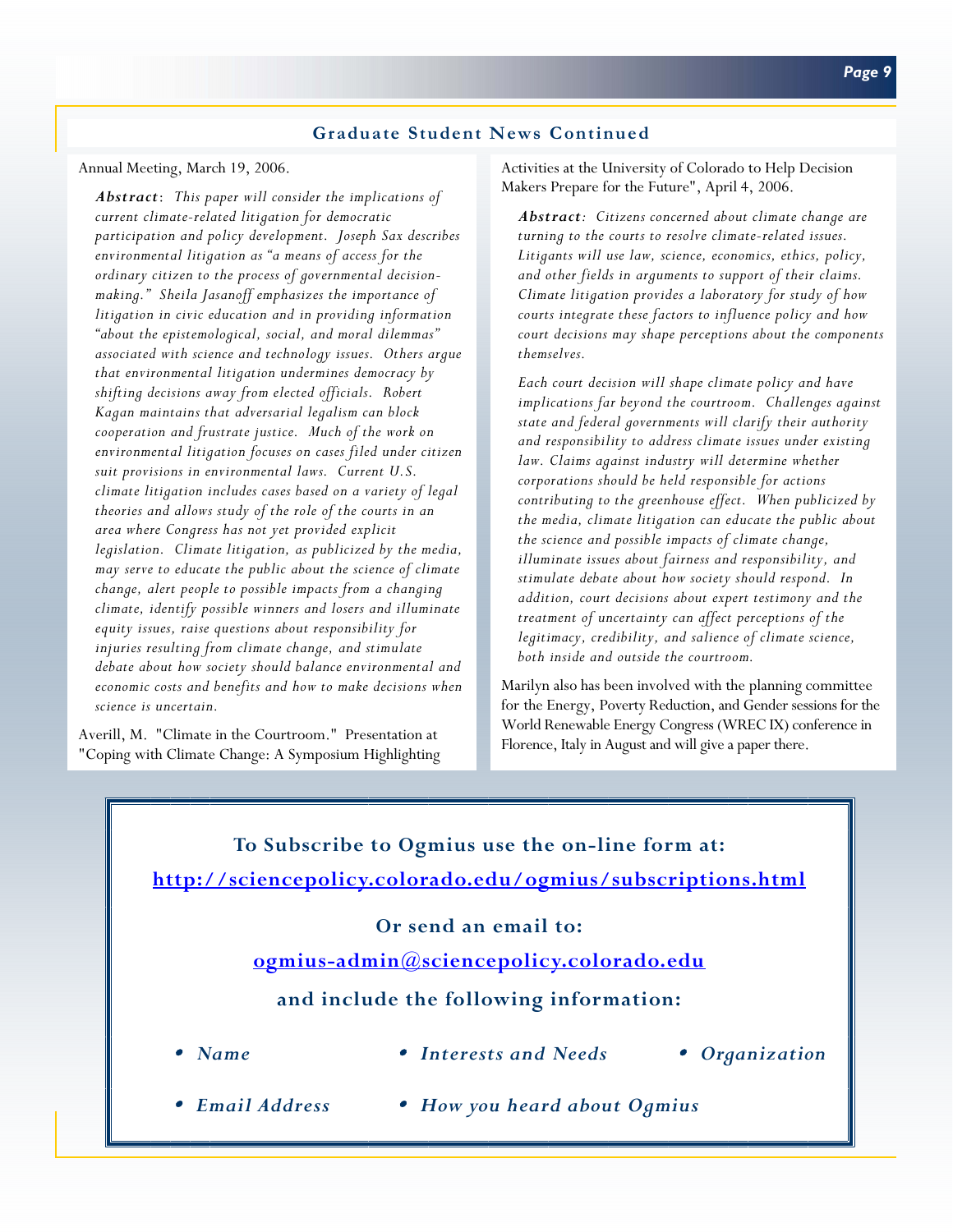### **Recent Center Publications**

Fisher, E., and R. Mahajan, 2006. *Contradictory intent? US federal legislation on integrating societal concerns into nanotechnology research and development* (http:// [sciencepolicy.colorado.edu/admin/publication\\_files/](http://sciencepolicy.colorado.edu/admin/publication_files/resource-2452-2006.03.pdf) resource-2452-2006.03.pdf), Science and Public Policy, Volume 33, Number 1, February 2006, pp. 5-16.

*Abstract: This paper argues that the 21st Century Nanotechnology Research and Development (R&D) Act embodies an unresolved tension between two policy trends that pose a growing dilemma for future science and technology (S&T) policy makers: the imperative towards rapid technological implementation; and mounting pressure to conduct technology development with more effective regard to societal considerations. The tension emerges when comparing various Program Activities' set forth in the Act that require divergent policy models, by which the legislation attempts to balance international competition with concern over the perceived risks of nanotechnology applications. By prescribing the integration of societal and technical concerns during nanotechnology R&D, the Act could mark a radical shift in S&T policy in so far as it allows the consideration of societal concerns to influence technological activities and outcomes.* 

Pielke, Jr., R. A., 2006. *Disasters, Death, and Destruction: Account for Recent Calamities* (http:// sciencepolicy.colorado.edu/admin/publication\_files/resource-[2449-2006.02.pdf\), a short essay distributed to accompany the](http://sciencepolicy.colorado.edu/admin/publication_files/resource-2449-2006.02.pdf) 7th Annual Roger Revelle Commemorative Lecture, Ocean Studies Board, National Research Council of the National Academy of Sciences, held 15 March at the Baird Auditorium, Museum of Natural History, Smithsonian Inst., Washington D.C. *Excerpt: A disaster happens when an extreme event occurs in the context of societal vulnerability. Nowhere is the meeting of vulnerability and extreme more tangible than where the land meets the sea. This was horrifically apparent on 26 December 2004 when a powerful earthquake under the eastern Indian Ocean resulted in a massive tsunami that killed more than 280,000 people and caused billions of dollars in damage. Other disasters at the ocean-land boundary are similarly fresh in our minds ― the U.S. hurricane seasons of 2004 and 2005 resulted in hundreds of billions of dollars in damage and more deaths than in the previous 35 years combined. We will be responding to Hurricane Katrina for years to come.* 

Vogel, J.M., 2005. *Perils of paradigm: Complexity, policy design, and the Endocrine Disruptor Screening Program*  (http://sciencepolicy.colorado.edu/admin/publication\_files/ [resource-1845-2005.53.pdf\), Environmental Health: A Global](http://sciencepolicy.colorado.edu/admin/publication_files/resource-1845-2005.53.pdf)  Access Science Source 2005, 4:2.

*Abstract: The Endocrine Disruptor Screening Program (EDSP), mandated by the United States Congress in the Food Quality Protection Act of 1996, attempts to protect public health from adverse endocrine effects of synthetic chemical compounds by establishing a new testing regime. But the complexities and uncertainties of endocrine disruption and its broader regulatory and social context all but ensure the failure of this policy. This article addresses the issues facing EDSP comprehensively and in detail, in order to move beyond the current regulatory paradigm and foster discourse on a positive role for scientists in support of EDSP's end goal: to protect public health.* 

# Roger Pielke, Jr. was quoted<br>
in an April 9, 2006 Daily<br>
Camera article on the role of<br>
academic earmarks on<br>
climate research, '*Pork*' pares research: in an April 9, 2006 Daily Camera article on the role of academic earmarks on *NOAA climate-study projects hurt by federal earmarking* (http:// www.dailycamera.com/bdc/science/ [article/0,1713,BDC\\_2432\\_4608242,00.html\),](http://www.dailycamera.com/bdc/science/article/0,1713,BDC_2432_4608242,00.html) by Todd Neff.



*Excerpt: Earmarking takes the job of prioritizing research away from lab directors and makes it "almost entirely political," said Roger Pielke Jr., director of the Center for Science and Technology Policy Research at the University of Colorado. "Science has a long track record of being merit-based," Pielke said. "Earmarking pits jobs and moving money against excellence, and we shouldn't be surprised when excellence suffers when that occurs."* 

*CU's Pielke said universities should also take action against certain* 

# **Center Staff in the News**

*earmarking. He cited the University of Michigan as an example of an institution with strict policies that limit earmarking. "I don't see Congress necessarily making a distinction between a science project and a road project," Pielke said. "So it's up to the universities on this issue." On a Web page explaining its policy, Michigan officials say scientific earmarking "wastes taxpayer money and slows the scientific progress that would be made if the same sums were allocated on a merit basis." "It's something I've pushed at the University of Colorado," Pielke said. "It hasn't gotten legs so far."* 

Research by Center graduate student Joel Gratz about lightning and college football stadiums was discussed in an article in the Winter 2005-06 UCAR Quarterly, *Storms and Stadiums* (http://www.ucar.edu/communications/ [quarterly/winter0506/storms.jsp\), by Bob Henson.](http://www.ucar.edu/communications/quarterly/winter0506/storms.jsp) 

*Excerpt: Although tornadoes are the worst fear of severe-weather planners on many campuses, lightning is a widespread and serious threat in its own right. The lightning threat to sports fans gets precious little attention, according to Joel Gratz, a master's student*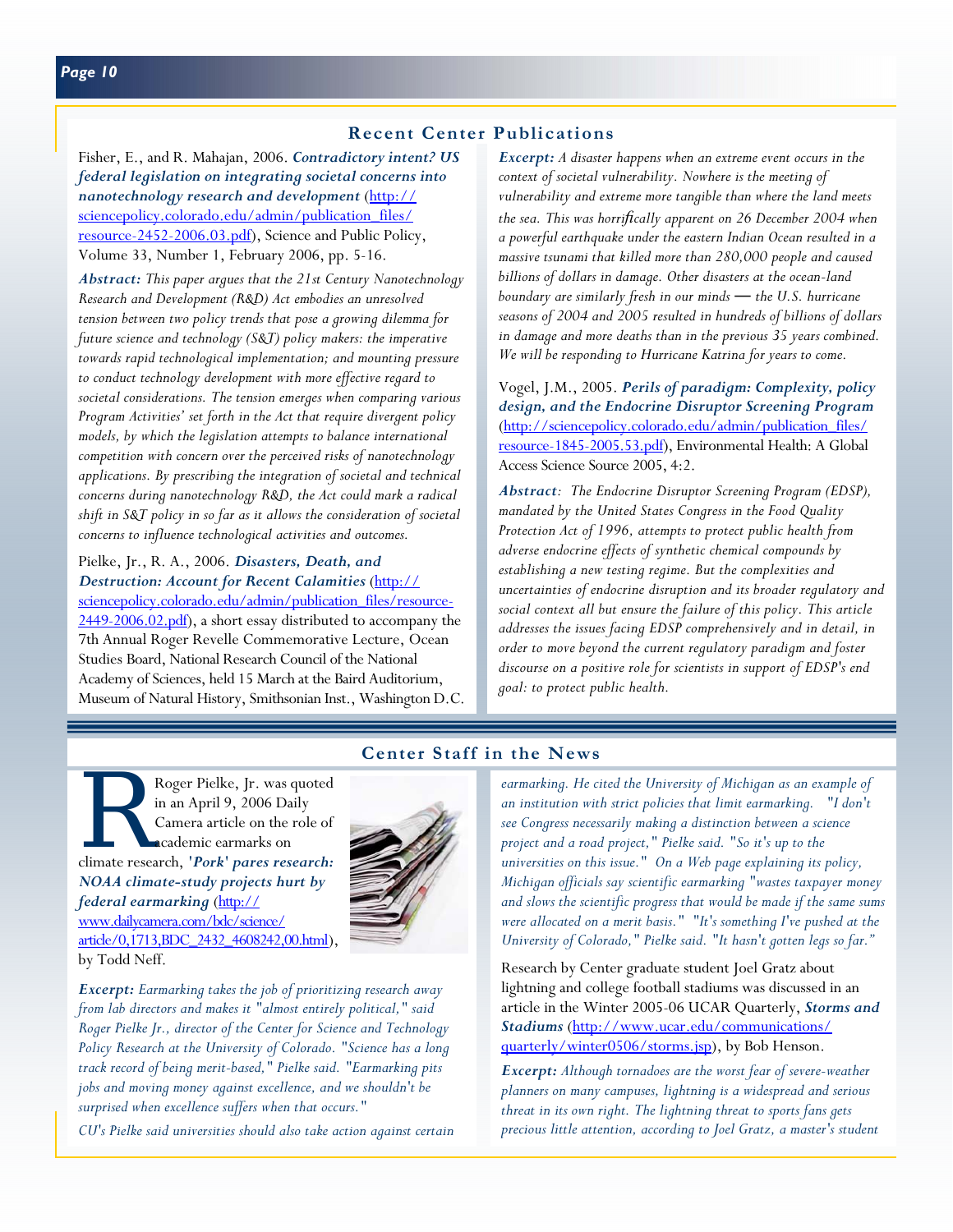# **Center Staff in the News Continued**

*in environmental studies and business at the University of Colorado. Gratz attended a CU game in Denver in August 2003 with fellow CU students Ryan Church and Erik Noble. A lightning-studded storm interrupted the game for the better part of an hour, but stadium officials gave no instructions to spectators, many of whom stayed in their seats throughout the downpour. "We wondered why the event managers gave no direction to protect 76,000 people from the danger of lightning," says Gratz.* 

*That soggy night led the three students to delve further into the topic and to write an article for Weatherwise magazine. They now have a* 

*paper on stadium safety and lightning soon to appear in the Bulletin of the American Meteorological Society. One finding was that the nation's biggest college football stadiums happen to coincide with some of the areas of greatest lighting frequency, from the upper Midwest to the Southeast and Great Plains. Gratz and his colleagues note that the usual rule of thumb—take shelter if thunder follows lightning by less than 30 seconds—can be hard to employ when the noisy crowds and bright lights of a big game make it hard to see and hear what's going on with the weather.*

# **S&T News**

### **Managing Drought and Water Scarcity in Vulnerable Environments: Creating a Roadmap for Change in the U.S., 18–20 September 2006 • Boulder, Colorado**

rought-related impacts can be expected to increase in intensity in the twenty-first century as human population increases and land uses change. To evaluate current drought-related problems and anticipate future issues, GSA and its partners announce a participatory conference to be held 18–20 September 2006 near Boulder, Colorado. While broad in scope, the meeting will focus on identifying successful strategies for drought and water scarcity management and on developing a clear and decisive action plan. The goals of this meeting are to create an integrated, interactive, future-oriented forum for understanding and improving our management of drought and water scarcity in the United States and to stimulate national debate through the publication and wide distribution of a science- and policy-based discussion document.

This meeting is designed to promote collaboration between the policy and science communities. Through a combination of plenary and invited talks, interactive roundtable and breakout group discussions, and poster presentations of case studies and innovative research and outreach efforts, participants will derive key lessons learned from national and relevant international experience and current policies and practices (e.g., factors involved in decision making, facilitators and barriers to implementing action, and treatment of underlying causes versus symptoms).

Registration limited to 250 people. Abstracts may be [submitted 1 April 2006 through 26 June 2006. See http://](http://www.geosociety.org/meetings/06drought/) www.geosociety.org/meetings/06drought/ for details, including abstract submission, registration, and lodging. For more information or if you have any questions, please contact Deborah Nelson, 303-357-1014, dnelson@geosociety.org.

# **Jobs**

**Supervisory Physical Scientist** or **Supervisory Social Scientist**, Salary range: \$107,521-139,774.

The Climate Program of the National Oceanic and Atmospheric Administration (NOAA) is seeking an energetic individual with considerable experience in outcome-oriented, applied environmental research to lead a new division known as Climate Assessments and Services. The incumbent is responsible for managing a division that leads the effort to connect climate assessments, research and services to broader public interest goals associated with adapting to climate variability and change. The ideal candidate will have demonstrated themselves to be an innovator and initiator, will have experience working across public and private sector organizations, will have worked in the field of applied climate and environmental research or in a setting which required ongoing interaction with the environmental research community, and will have a vision for the implementation of federal investments linking new climate-related interdisciplinary research with national needs for building adaptive capacity for climate variability and change. Excellent verbal and written communication skills are essential as is the ability to work in a team of senior program managers in support of agency goals and mission requirements. Ph.D. or equivalent experience required.

Detailed job information and applicant instructions will be found a[t https://jobs1.quickhire.com/scripts/doc.exe u](https://jobs1.quickhire.com/scripts/doc.exe)nder vacancy numbers OAR-HQ-2006-0092, 93, 94 and 96. Open to all U.S. Citizens. Posting dates: May 12 to June 26. The U.S. Department of Commerce is an Equal Opportunity Employer.